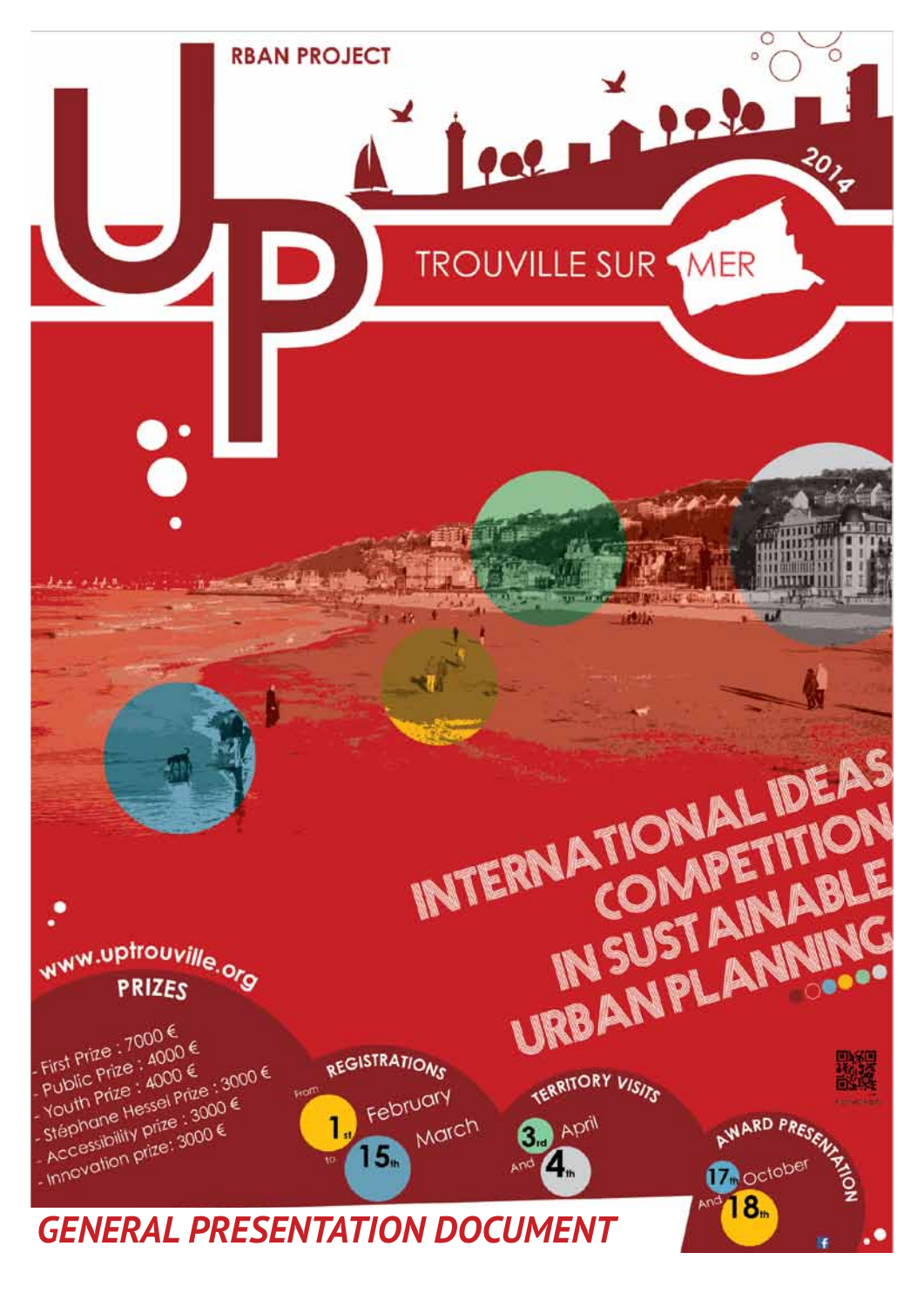#### *SUMMARY :*

- p 01 UP, imagine the city of tomorrow
- p 02 The stakes : Trouville from today to tomorrow, a new development for new perspectives
- p 04 General informations
- p 06 Juries
- p 07 Entries
- p 08 Prizes
- p 10 Calendar
- p 11 Organizers and partners
- p 12 Contacts





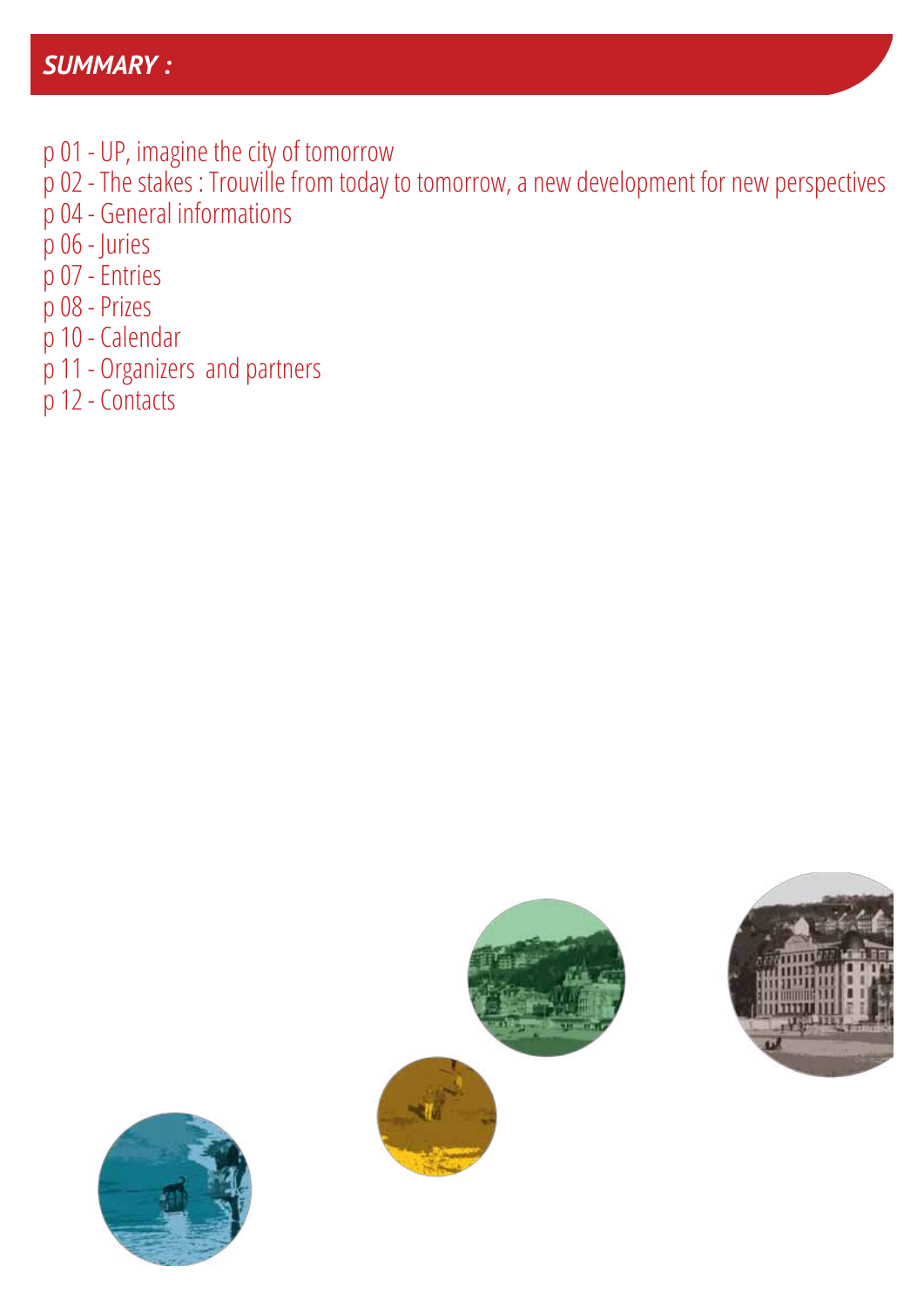#### *UP, imagine the city of tomorrow*



*UP Trouville*, is an ideas competition to rethink the city by linking the new mobilities, the transformation of urban landscapes, the social economics dynamic and the evolution of uses.

**UP Trouville** wants to create a fruitful dialogue between every single actor of the city : developers, citizens, researchers, visitors…

 **UP to improve flows and movements UP to optimize accessibility UP to create dynamism and economics activities UP to innovate and to create UP to redefine the public space UP to have a more beautiful and pleasant city…**

*An original competition as an answer to urban stakes* Getting involved in an urban redefinition by proposing an ideas competition is an innovative initiative. *This project is also original in its conception : UP Trouville focuses more on issues for the future than on a geographical area*. Candidates will be able to take into account the multiple socio-spatial scales across town.



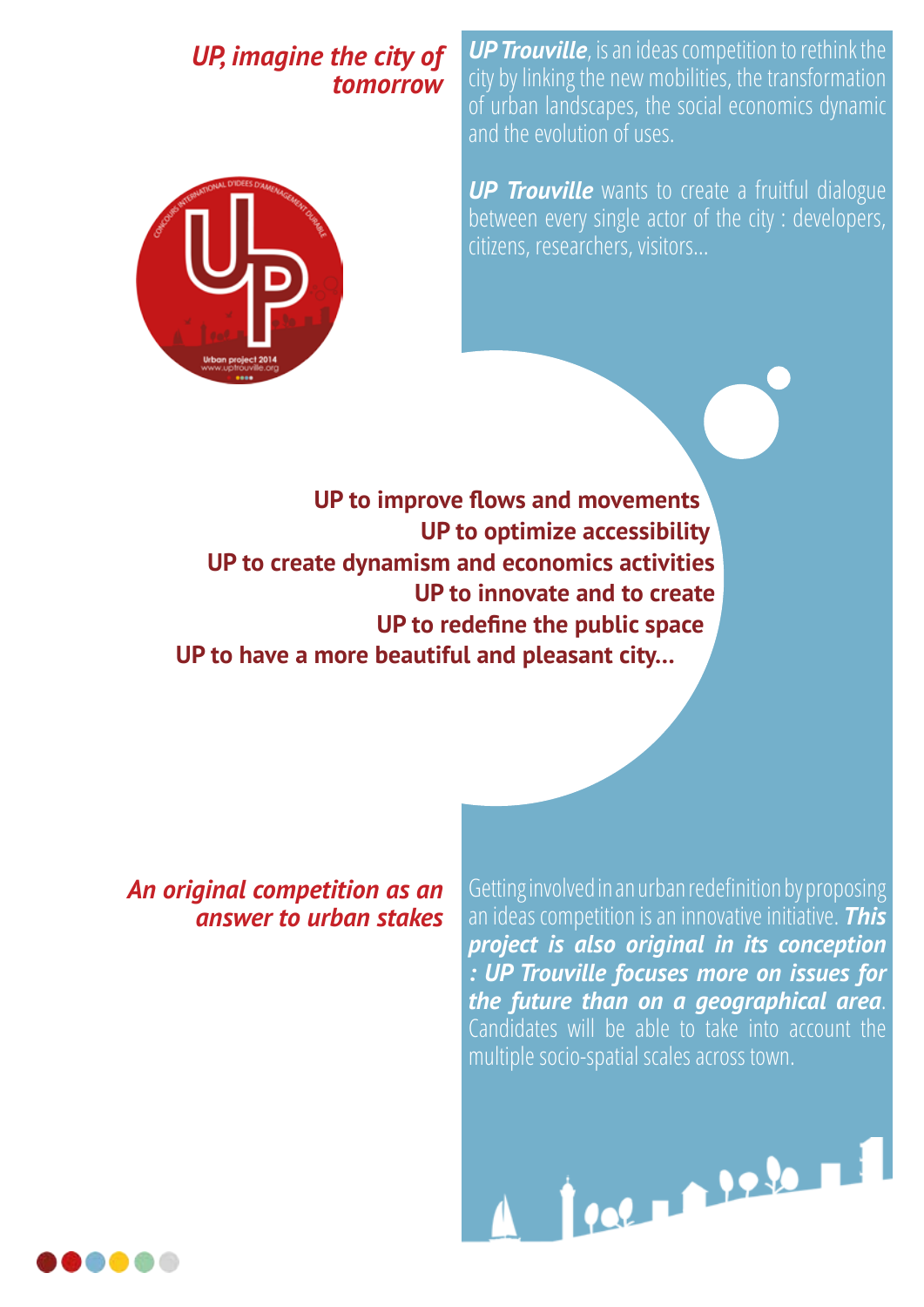#### *THE STAKES : TROUVILLE FROM TODAY TO TOMORROW, A NEW DEVELOPMENT FOR NEW PERSPECTIVES*

*Reduce and rationalize car influence.* All year long and during big influence periods, cars are everywhere in town. There is a important affluence on parking lots in the low parts of the town, and places are limited and underrated during the high frequenting period . During busy periods, the town center is congested, quite inaccessible and the space in saturated of differentiated mobilities. To rethink circulations, is to rethink completely inflows and outflows.



**Integrate sustainable and alternative mobilities** based on innovation, creativity, economic and social strength of the territory : the existing commercial activities, the high quality architectural heritage and the touristic value of the seashore.



**Propose footpaths, walk-abilities and routes** which appreciate the heritage and the panorama, improve the environment and accessibility for all.

*Promote accessibility and optimize frequenting and the use of public spaces, services*  **and equipments.** Accessibility for all has to be think for old and new equipments and facilities, in a way to keep and reinforce the quality of services and businesses. Accessibility has to integrate weaker, underprivileged populations without stigmatizing them. Accessibility is to ensure that all people fell comfortable.

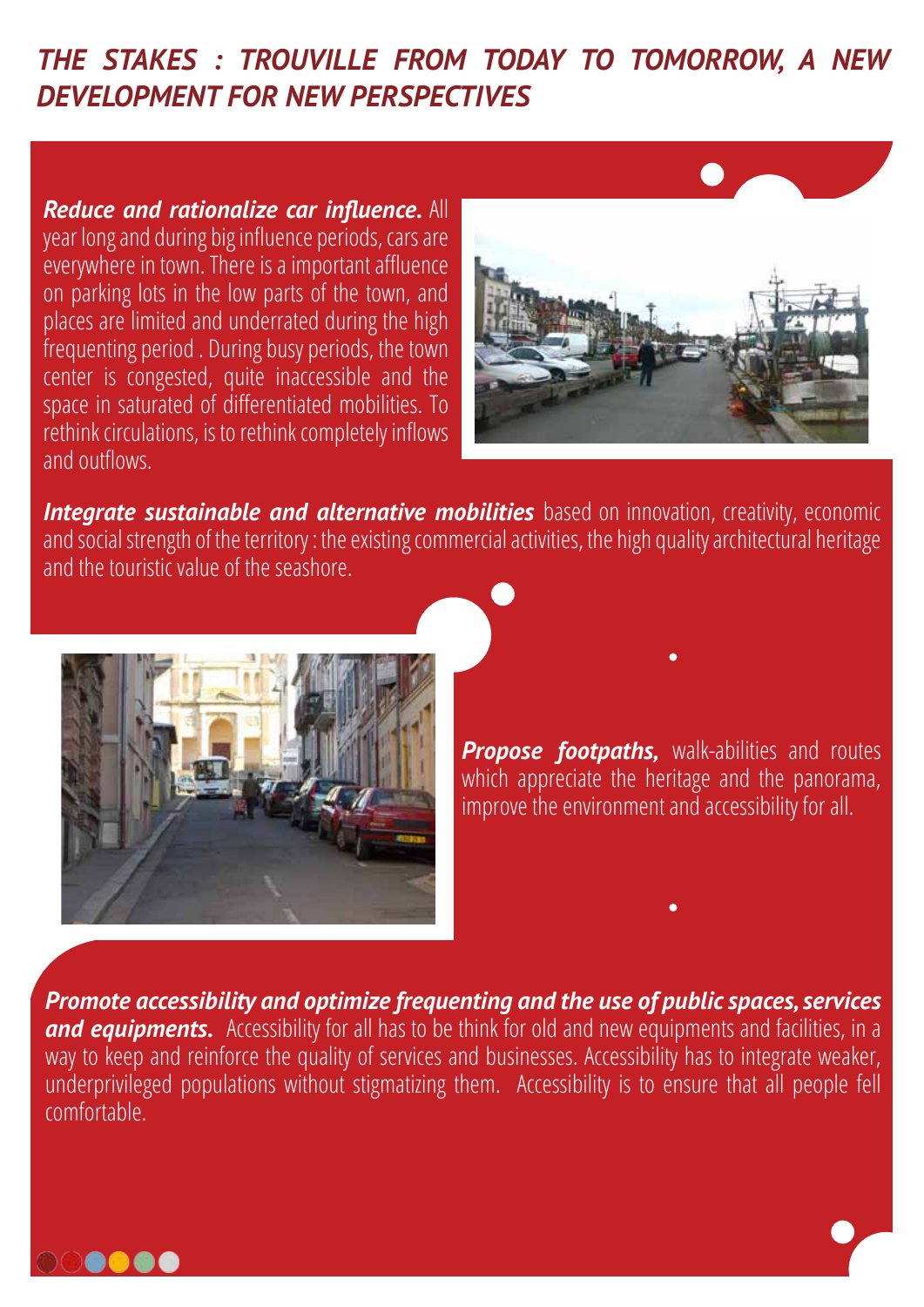*Solve the seasonal dichotomy.*  Trouville moves from 5 000 residents in low frequency periods to 50 000 residents in high frequency periods. Propositions will have to integrate these contrasting uses by different systems of equipments that can be modulate.



*Link the urban transformations with a new dynamic and to encourage demographic*  **renewal** in a way to attract younger populations and to support the establishment of job-creating activities.



*Connect neighborhoods and solve the physic fracture between the upper and*  **lower parts of the town** due to the singular topography and its steep slope. This link is probably one of the key of the new « positive mobility » : it will transform a present disadvantage in an asset for the traffic and the town image.

#### *Produce coherent amenities inside the town and in its environment.*

Connections between footpaths, bicycle paths and public transports in common with the sea front and the country side.

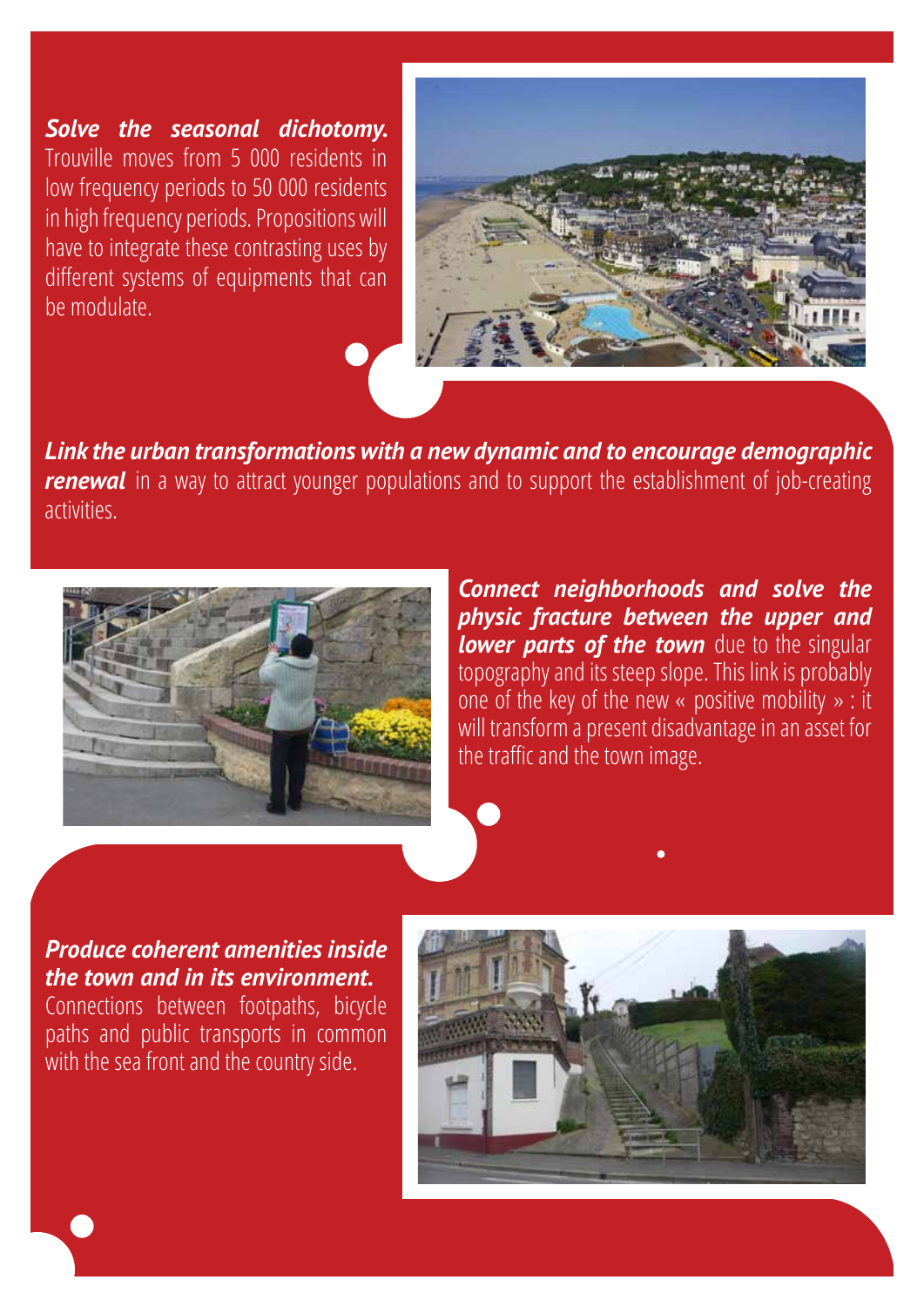#### *Teams are encouraged to work by crossing various disciplines*



Concurrents are encouraged to constitute multidisciplinary teams from two to four persons. Professionals and students with a Master's degree in architecture, urban planning, urban design, landscapes…will associate their skills with geographers, designers, sociologists, ethnologists, economists, artists, technicians…

*Everything is possible in transversality : skills and knowledges are combined for the benefit of the territory of the future.*



**Many actions during 2014** These moments will allow all the actors to meet, giving everyone the possibility to express their opinion on the town's future development. They will also give the possibility for everyone to talk about their perceptions, needs and desires.

**From February the 1st to March 15th End of September Candidates' beginning of October 17th and registration October 18th Exhibitions April, 3rd and 4th Award presentationTerritory visits** POLITICAL PARALLE

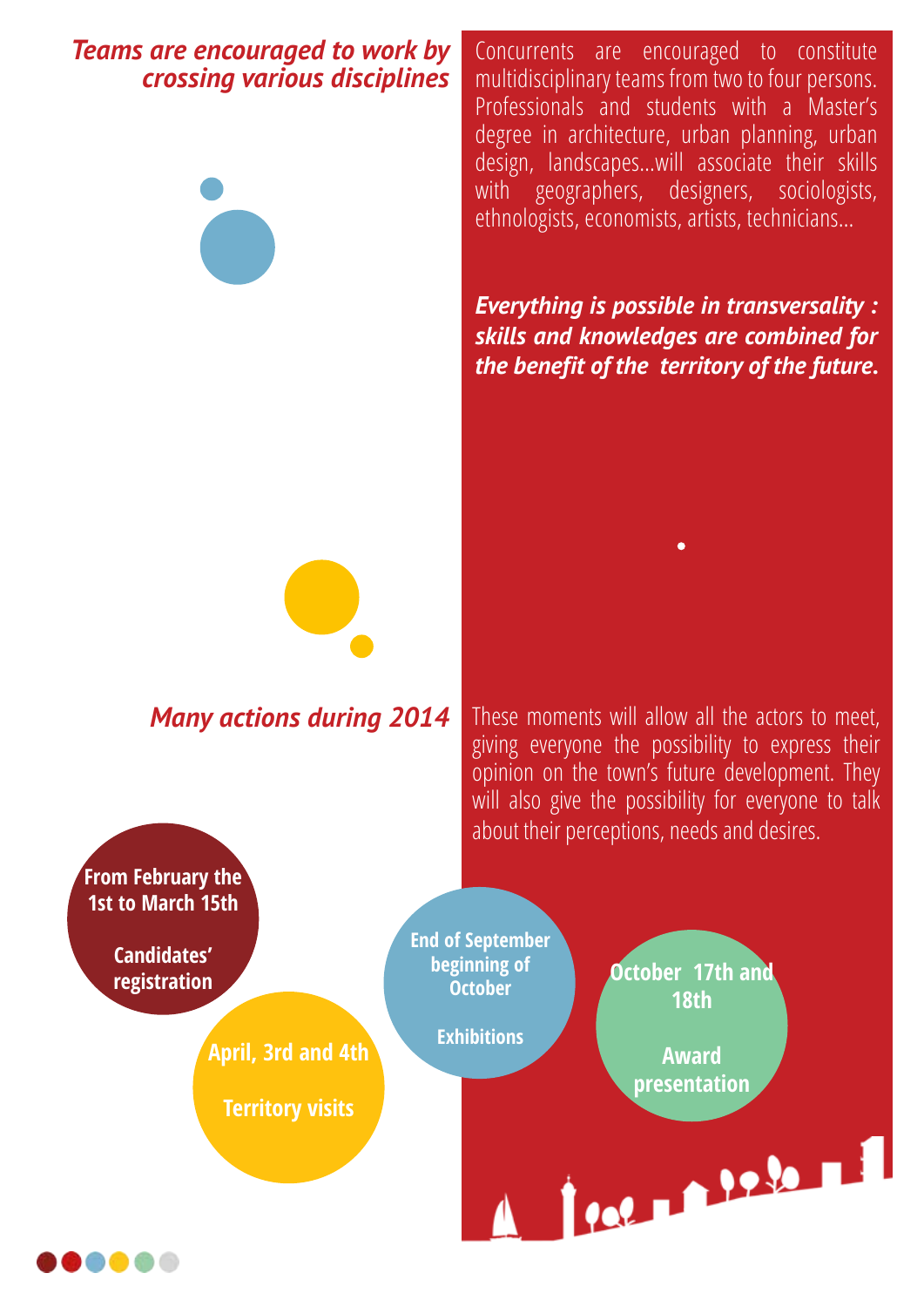#### *A competition to experiment with new practices to do*

*The competition is looking for innovation, creativity ,experience and knowledge sharing. UP Trouville is to progress by encouraging interconnections.* UP Trouville is an advocate of new urban planning politics. *The competition prefigures Trouville as a leading place of urban renewal* for residents, tourists, professionals, visitors…



*- On a physical level :* to link neighborhoods together while respecting their own identity.

*- On a social level :* to encourage people to meet, to stimulate group practices, to contribute to the creation of ephemerals or sustainable links with the town and between people. to facilitate everyone's access to the town, and the possibility of meeting between regulars and excluded people of the urban space. to encourage everyone, favored or not, deficient or not, to share a space and a urban area.

*- On a urban conception level:* to encourage exchanges between all actors of the city, to share experiences and ideas to transform the town, and to change it uses.

*« Planning a complex territory, it's also to make eye contact to feed the debate on the city of tomorrow. »*

The competition proposes to go beyond a simple urban transformation by proposing a tool which promote dialog and new ways to conceive the urban space.

Political Prior Li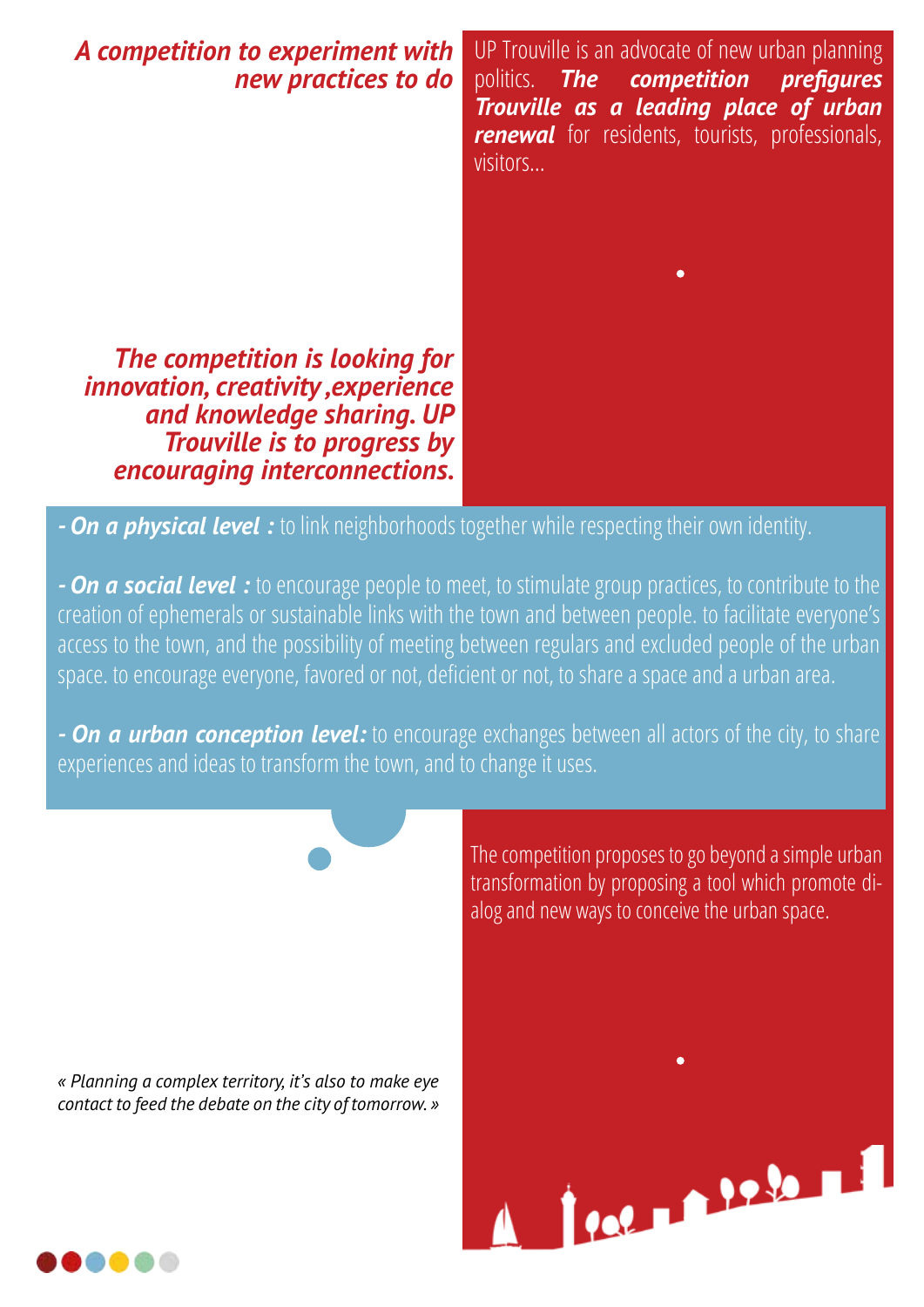## *JURIES*

#### *The « great jury »*

*This jury reflects the spirit and ambition of the competition. International, multidisciplinary and transversal, the « great jury » will be composed of specialists of the town, architecture and urban planning, as well as y professionals actors and artistic personalities.*

#### *The « youth » jury*

Antwir

**CENT ALBO** 

*Attentive to the territory evolutions and beginners to the collective decision, members of the youth municipal council of Trouville will evaluate the candidates propositions. the TVES laboratory will raise their awareness of concepts and stakes of urban planning, as well as it will receive their ideas and conceptions on the town's future. this council will deliberate, and visitors under 16 will also vote during exhibitions. together, they will award the « youth prize ».*

#### *The audience*

*Residents, users, regular or unusual visitors, architecture lovers or beginners in urban planning…will have the possibility to choose the project which send them into the future. After a year of awareness actions in urban planning and accessibility, the audience will have the opportunity to discover the work of the twelve to fifteen nominees and will vote after their presentation at the exhibition.*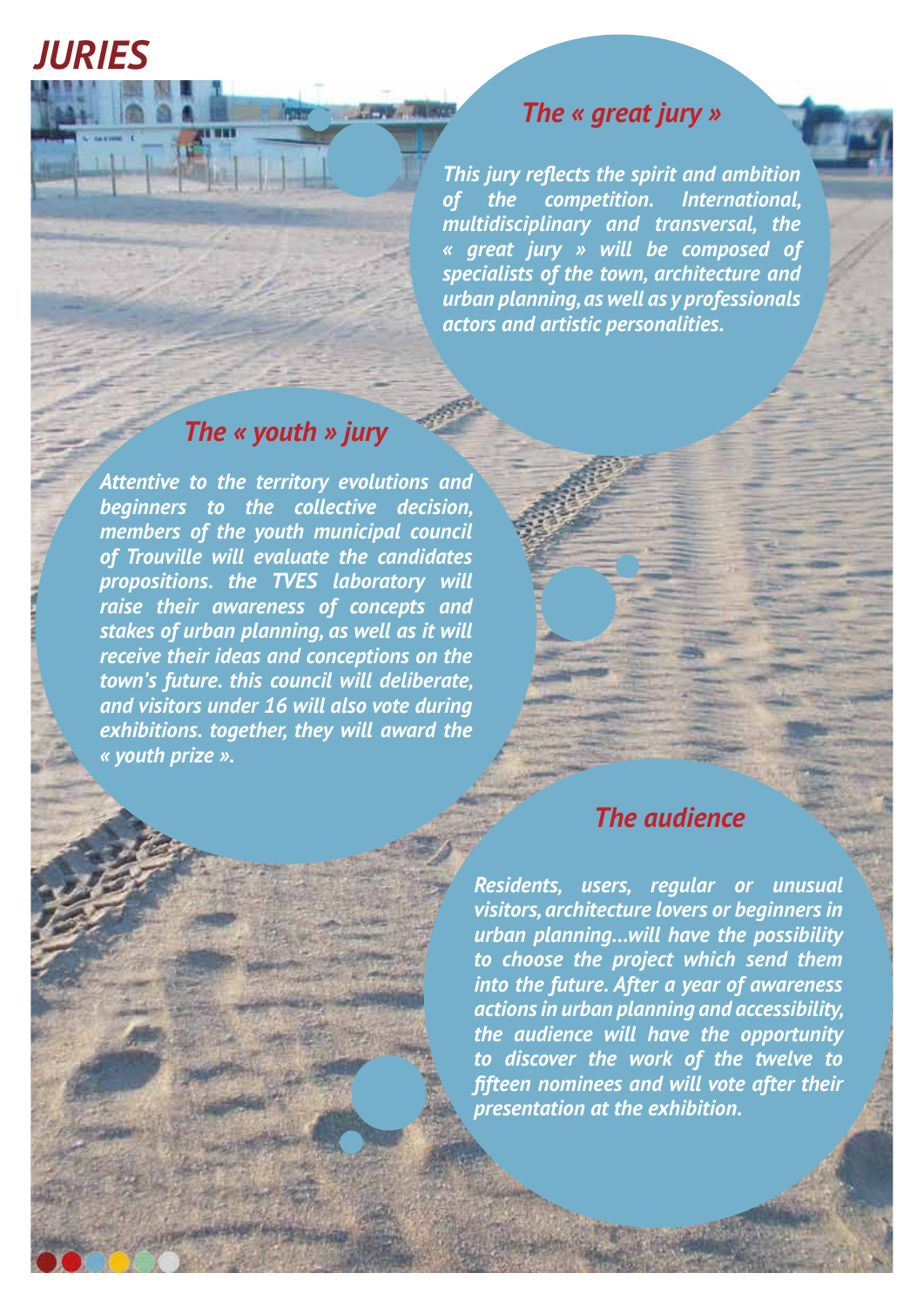## *ENTRIES*

### *The first entry*



#### first entry of the candidate's teams to the selection committee : *before May, the 15th 2014*

for this first entry, teams will submit a declaration of intent with a previsional budget and five boards to introduce the project to :

- general overview
- urban analysis
- script concept
- global urban planning plan
- illustrations treatment of keys areas

#### *These first entries will allow the committee to select between twelve and fifteen nominees.*

#### *Final entries*

The nominees' second entry to the three juries : just *before August 31th 2014*



A A0 poster board will present a general synthesis and the key points as an answer to the stakes. Thanks to a seven minute video, the nominees will be able to stage the project by expressing their creativity (animation, sketches, models…)

Political Property

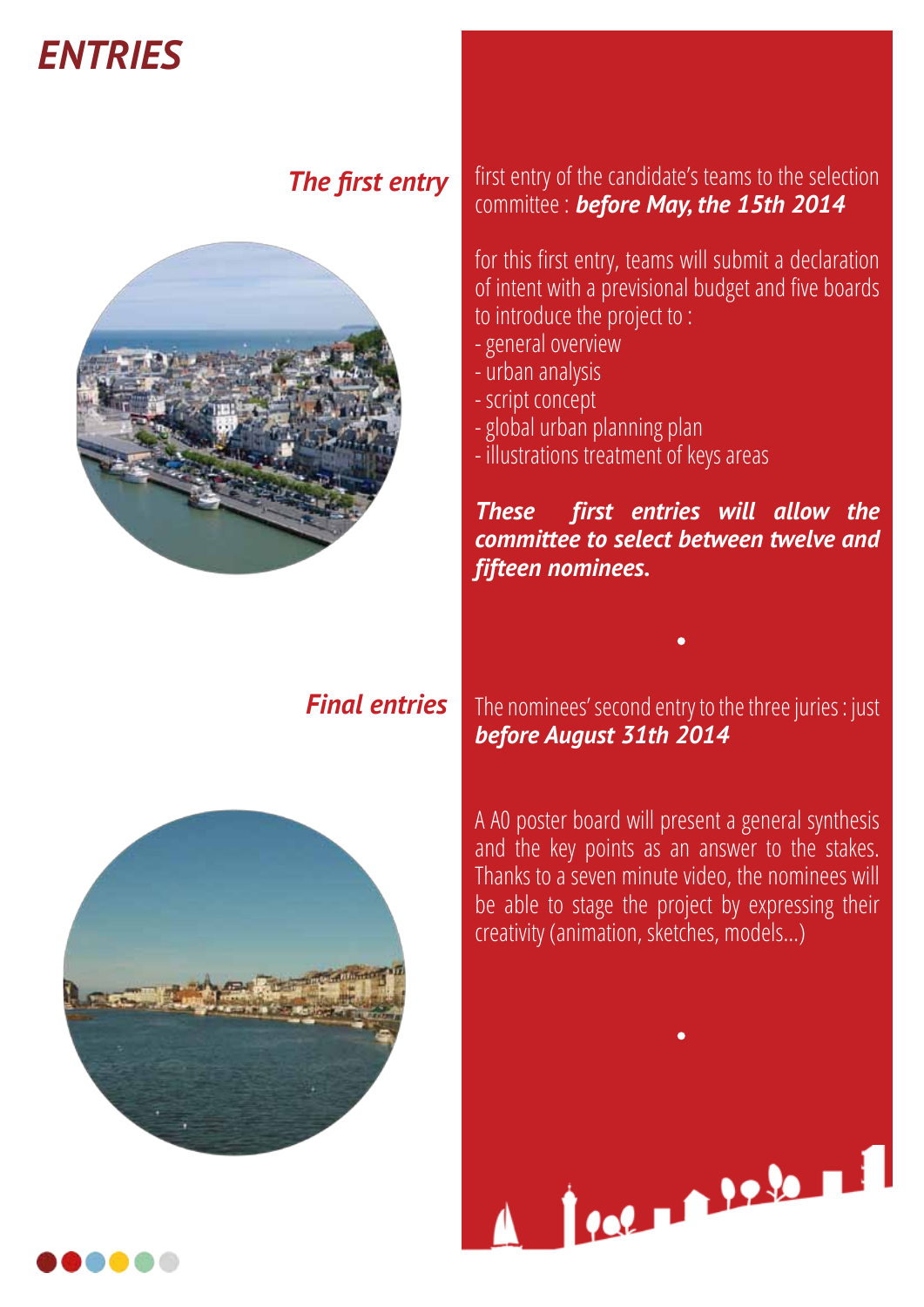## *THE PRIZES*



Four prizes will be awarded by the *« Great jury »*  : the « First Prize », the Accessibility prize, the Innovation prize and the Stephane Hessel prize, figure of Trouville who greatly influenced the social transformation the sustainable development.

*A total of 24,000 euros. The same team, if it is acclaimed by three juries can win up to 15 000 euros price.*

POLITICAL PROPERTY

 *First Prize : 7000 € Public prize : 4000 € Youth prize : 4000 € Stephane Hessel prize : 3000 € Accessibility prize : 3000 € Innovation prize : 3000 €*

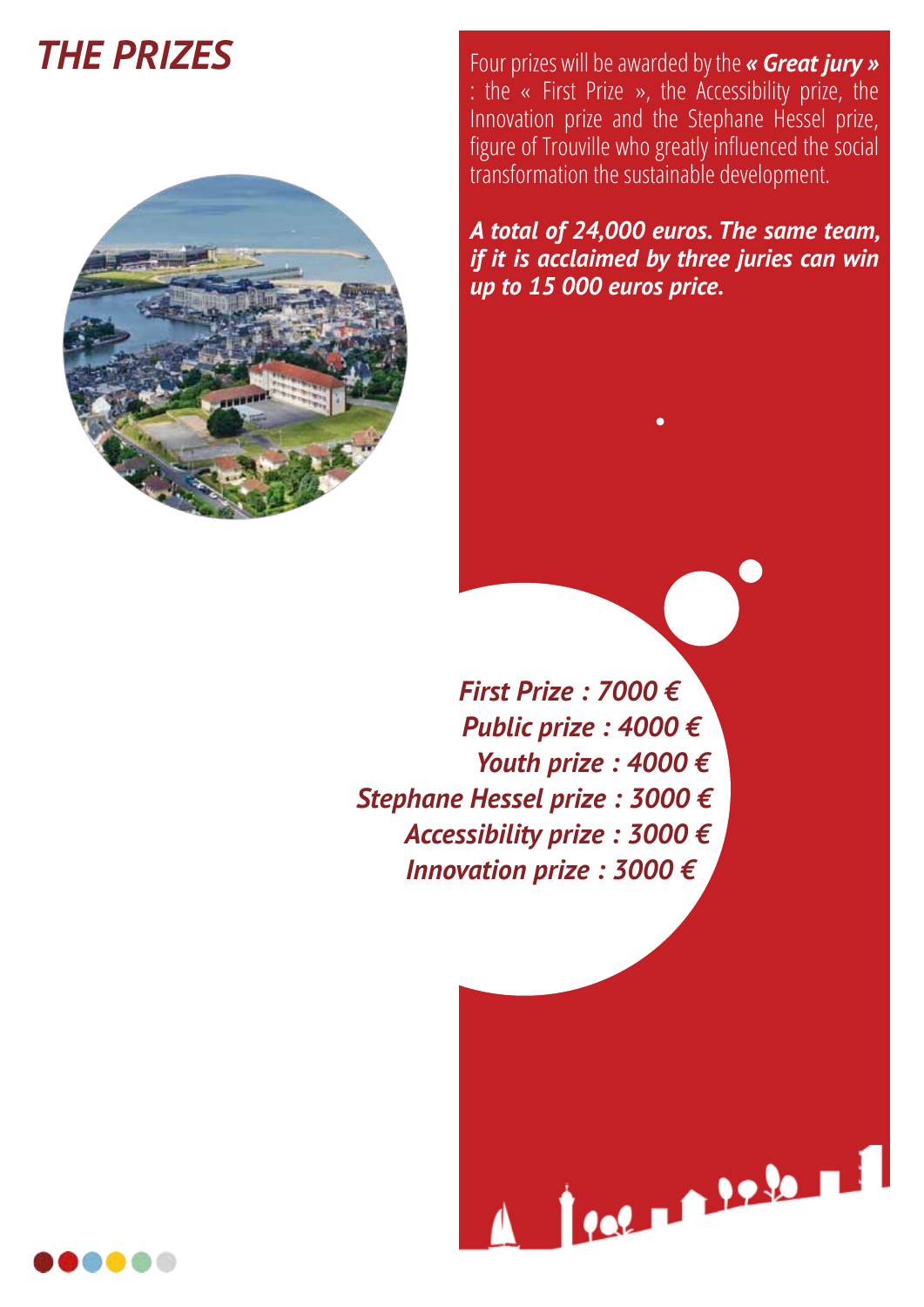| <b>First Prize:</b>           | <b>7000</b> $\epsilon$ for the project which will keep the jury's<br>attention due to relevant propositions combining<br>innovation, creativity and realism, while taking into<br>account economic development and social balance.                                                                               |
|-------------------------------|------------------------------------------------------------------------------------------------------------------------------------------------------------------------------------------------------------------------------------------------------------------------------------------------------------------|
| <b>Public prize:</b>          | <b>4000 <math>\epsilon</math></b> for the project which will draw the<br>attention of the adult audience this s the prize of<br>the people, who lives, comes and loves Trouville.                                                                                                                                |
| <b>Youth prize:</b>           | 4000 € for the project mobilizing the youth the<br>passion and enthusiasm from Trouville and beyond.                                                                                                                                                                                                             |
| <b>Stephane Hessel prize:</b> | <b>3000</b> $\epsilon$ for the project promoting a shared urban<br>planning, as a tribute to the humanist Stephane<br>Hessel. This is the price of collective intelligence,<br>as a pledge of social progress and ratiocinate<br>economic development.                                                           |
| <b>Accessibility prize:</b>   | <b>3000 <math>\epsilon</math></b> for the project which bets on the<br>accessibility of equipments and planning as a vector<br>of development, commenting and mobilitythe<br>consideration of weakened population is a benefit<br>for everyone. it is the prize of common sense and<br>spatial open vision.      |
| <b>Innovation prize:</b>      | <b>3000 <math>\epsilon</math></b> for the project which will introduces<br>ideas and innovation as a support of development<br>for populations, enterprises, businesses and<br>sustainable planning. this is the prize of creativity,<br>sustainable vision, realistic and sustainable<br>technical projections. |
|                               | 100 1226 1                                                                                                                                                                                                                                                                                                       |

......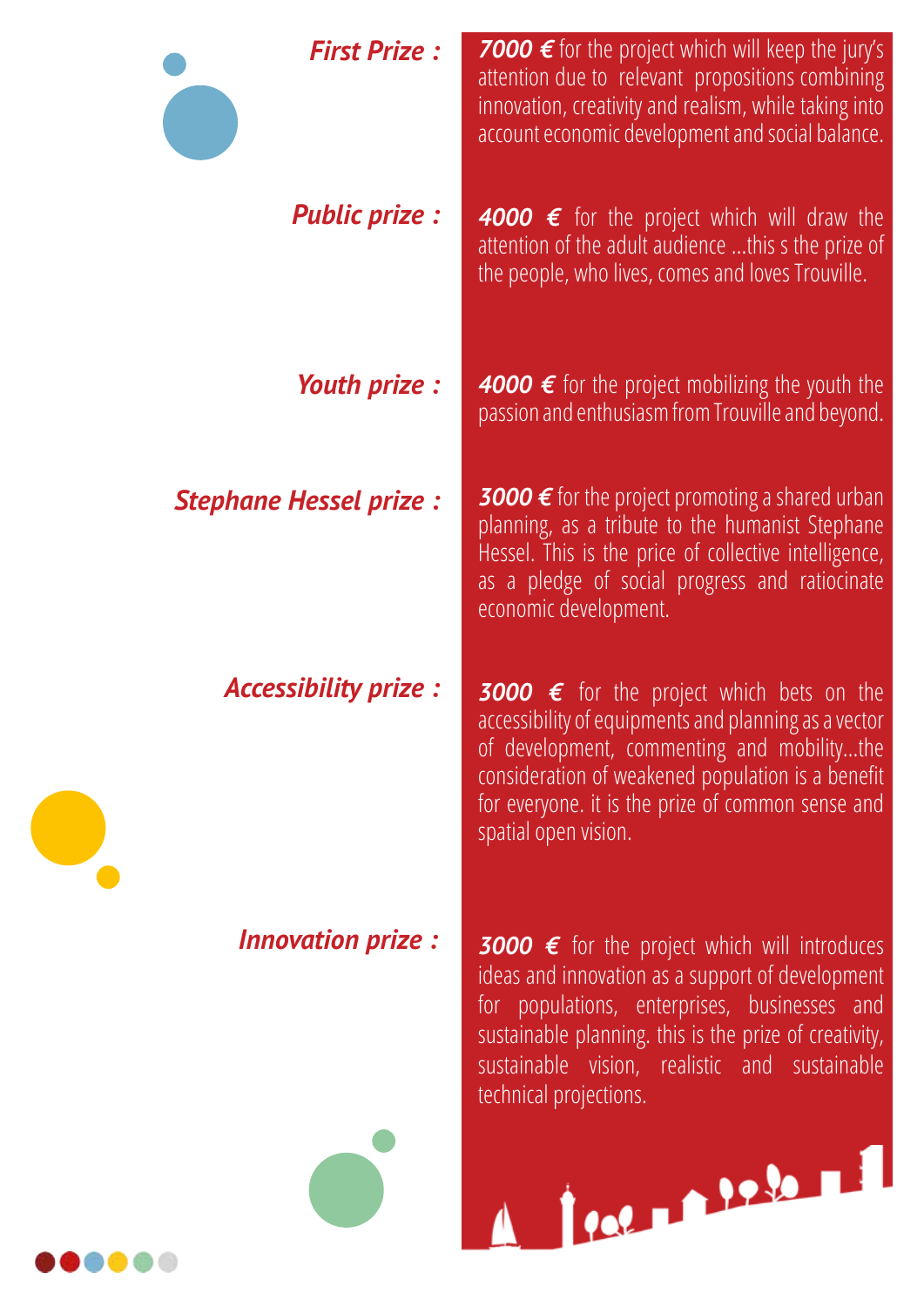

**1st**

*REGISTRATIONS OPENING* **February,** 

Registration file is available at www.uptrouville.org



#### *REGISTRATION CLOSING DATE*



#### *SITE VISITS*

Candidates will get the mesure of the territory and its stakes, and will participate to manifestations open to everyone.



#### *FIRST ENTRY*

Candidates will present the main conception and the logic key of their projects.



**August, 31th**

#### *NOMINEES ANNOUNCEMENT*

Announcement of the 12 to 15 nominees by the selection committee.

#### *FINAL ENTRIES*

A backing video presentation of the project, the team and the benefits in the short, middle and long terms.

#### *EXHIBITIONS*

An exhibition on Trouville transformation and the nominees' projects presentation. **End of September-**



of Septer of<br>Deginning of<br>Degiober

# October, *AWARD PRESENTATION*

Deliberation of the jury, and events on the awards presentation, with cultural events.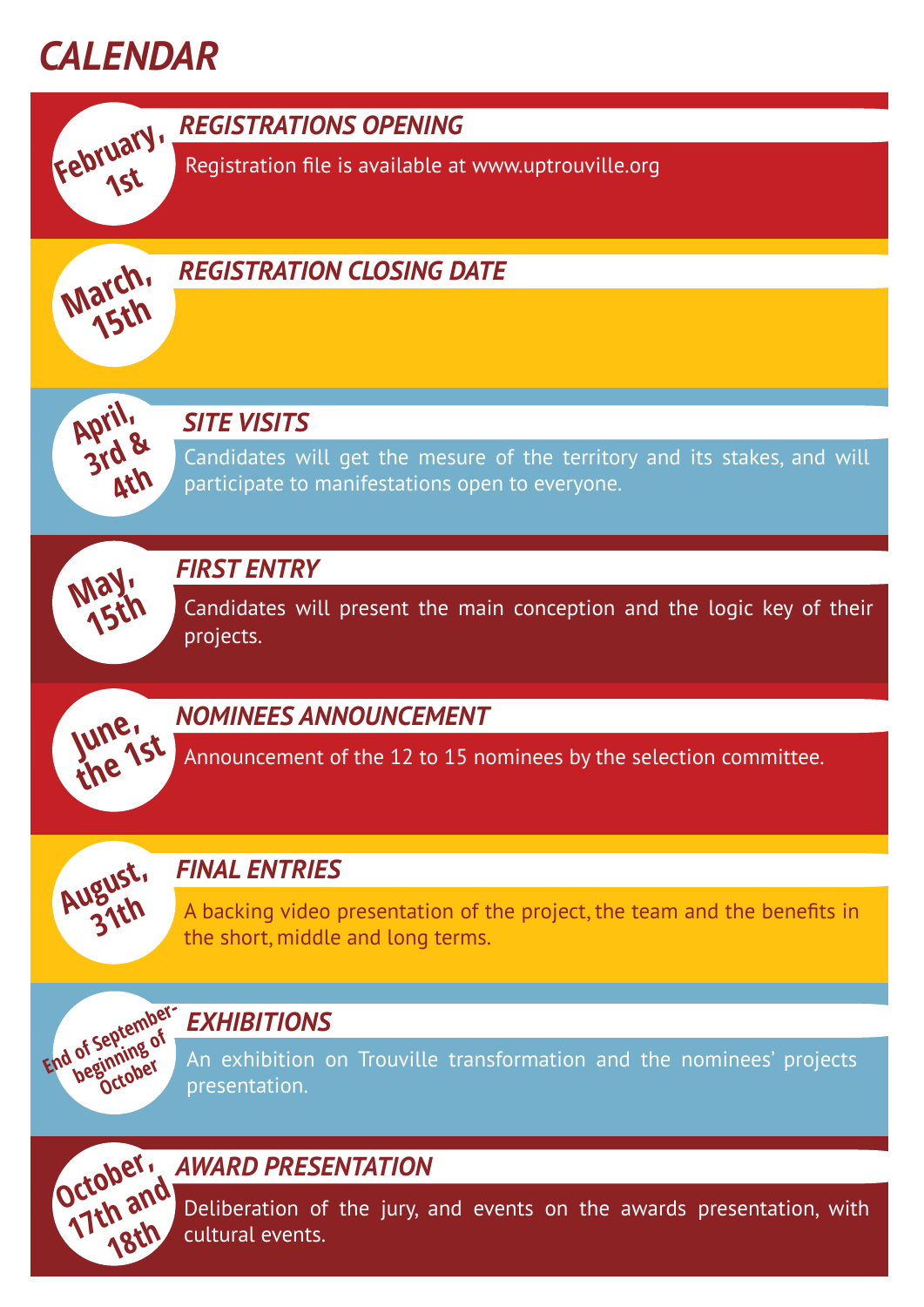



## *PARTNERS :*





















Palma Palama



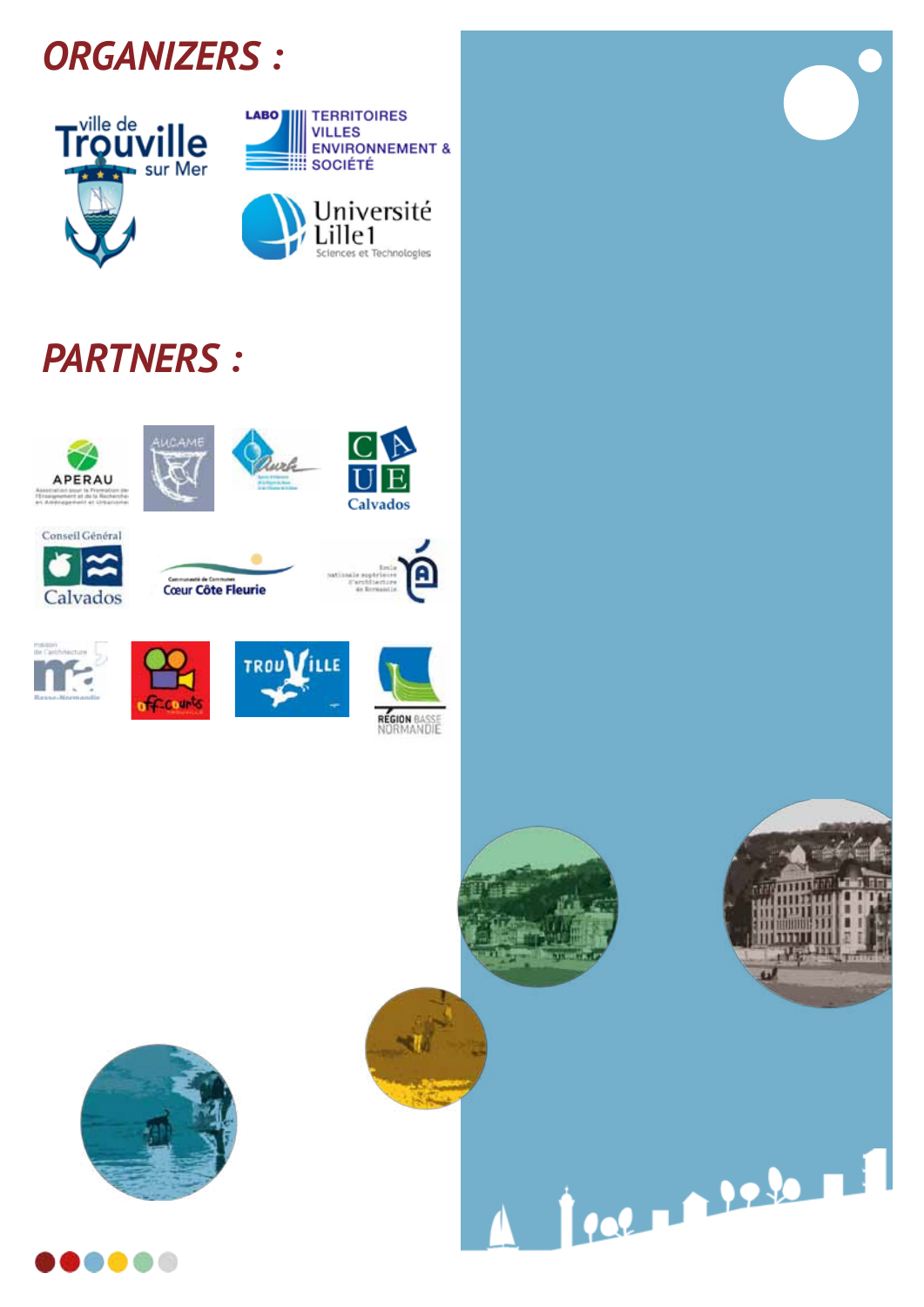## *CONTACTS :*

 Project manager UP Trouville : Marie-Lavande Laidebeur

 Communication and graphics manager : Pierre Bailleul

> Scientific Director : Franck Bodin

 (+33)(0)3 20 33 70 53 - (+33)(0)6 87 99 44 10 uptrouville@gmail.com www.uptrouville.org

 Concours Up Trouville Marie-Lavande Laidebeur Université Lille 1 : Sciences & Technologies Cité scientifique - Avenue Paul Langevin UFR de Géographie & Aménagement 59655 Villeneuve-d'Ascq Cedex



UP Trouville Urban Project Trouville -sur-Mer Conception et réalisation : Laboratoire TVES Janvier 2014